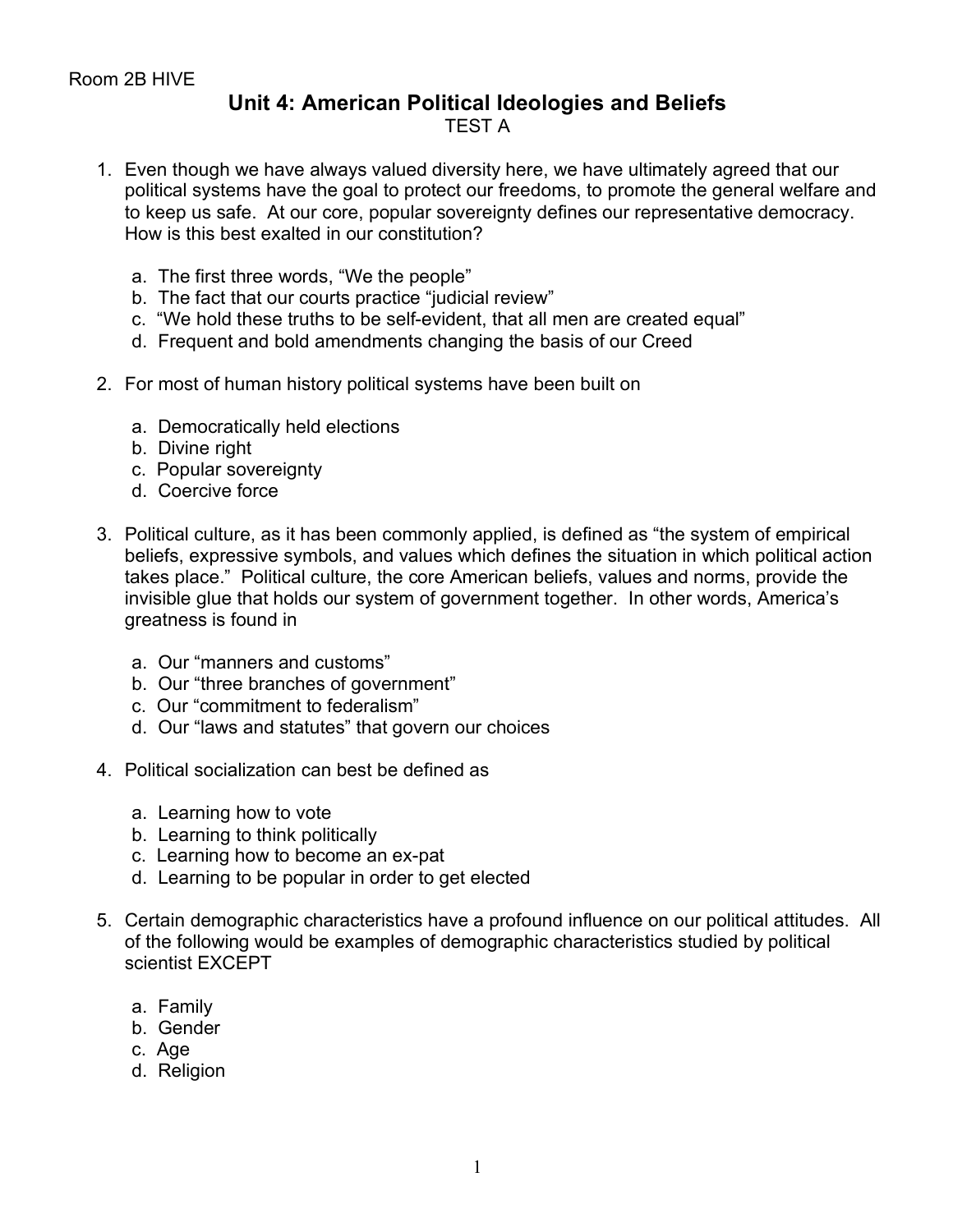- 6. Political scientists have traditionally used a political spectrum to simplify and provide clarity to the consequences of our civic opinions. If you are on the left, you are  $\qquad$ ; and if you are on the right, you are \_\_\_\_\_.
	- a. conservative; liberal
	- b. liberal; conservative
	- c. voters; non-voters
	- d. elected officials; unelected citizens
- 7. The Democratic Party represents his ideology in our government. They tend to look forward. Rather than relying upon old ideas, they favor policy experimentation.
	- a. Liberals
	- b. Conservatives
	- c. Libertarians
	- d. Communitarians
- 8. The Republican Party represents this ideology in our government. They tend to look back. They are fond of the glory days of the past. This ideology tends to hold traditional moral values.
	- a. Liberals
	- b. Conservatives
	- c. Libertarians
	- d. Communitarians
- 9. When Tom votes, he looks for ideological candidate that speaks loudly about the trustworthiness of market forces. He is skeptical of government solutions. What ideology is Tom?
	- a. Liberal
	- b. Conservative
	- c. Libertarian
	- d. Communitarian
- 10.This factor more than anything else influences our politics
	- a. Family
	- b. Gender
	- c. Age
	- d. Religion
- 11.Political science studies the influence of certain demographics on our partisan behavior. Men tend to be  $\qquad \qquad$ .
	- a. Liberal
	- b. Conservative
	- c. Libertarian
	- d. Communitarian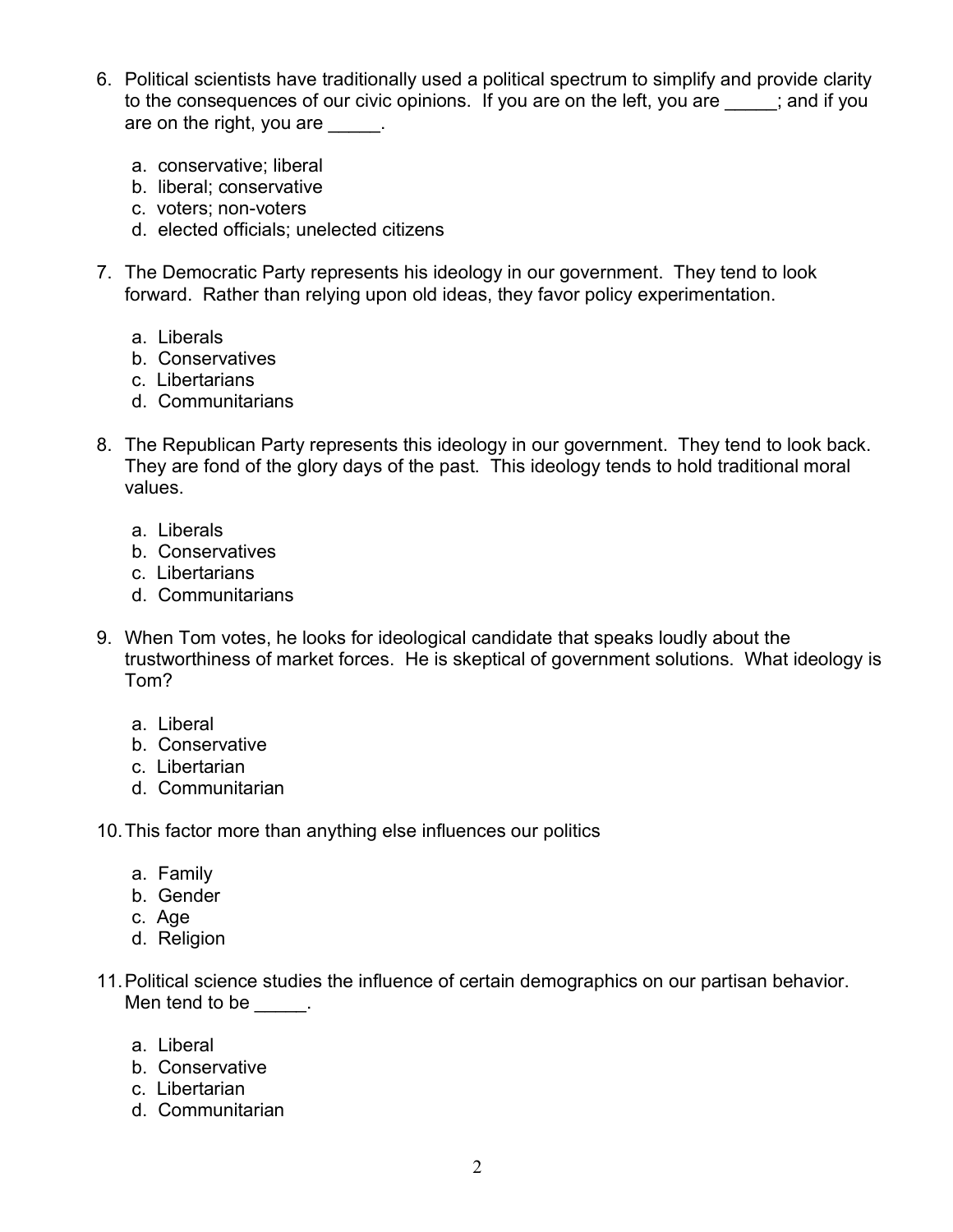- 12.Political science studies the influence of certain demographics on our partisan behavior. With increasing age, you tend to be  $\qquad \qquad$ .
	- a. Liberal
	- b. Conservative
	- c. Libertarian
	- d. Communitarian
- 13.Political science studies the influence of certain demographics on our partisan behavior. If you are faithfully practicing a religious belief, you tend to be
	- a. Liberal
	- b. Conservative
	- c. Libertarian
	- d. Communitarian
- 14.Political science studies the influence of certain demographics on our partisan behavior. Ninety percent of all African-Americans vote
	- a. Liberal
	- b. Conservative
	- c. Libertarian
	- d. Communitarian
- 15.Political science studies the influence of certain demographics on our partisan behavior. The more educated you are the more likely you are to be
	- a. Liberal
	- b. Conservative
	- c. Libertarian
	- d. Communitarian

16. Democrats do better in \_\_\_\_\_ environments while Republicans win more in \_\_\_\_\_ areas.

- a. warm; cold
- b. cold; warm
- c. urban; rural
- d. rural; urban
- 17.Globalization has transformed our world in ways we are still trying to figure out. Forces have been unleashed that carry far reaching consequences. Positively the world has grown smaller. Due to globalization,
	- a. Democratic ideals along with classical liberalism have spread worldwide
	- b. Authoritarian ideals along with tyrannical police activity have spread worldwide
	- c. The Republican Party has become the model for electoral success
	- d. The world is inching closer and closer to war, destruction and political division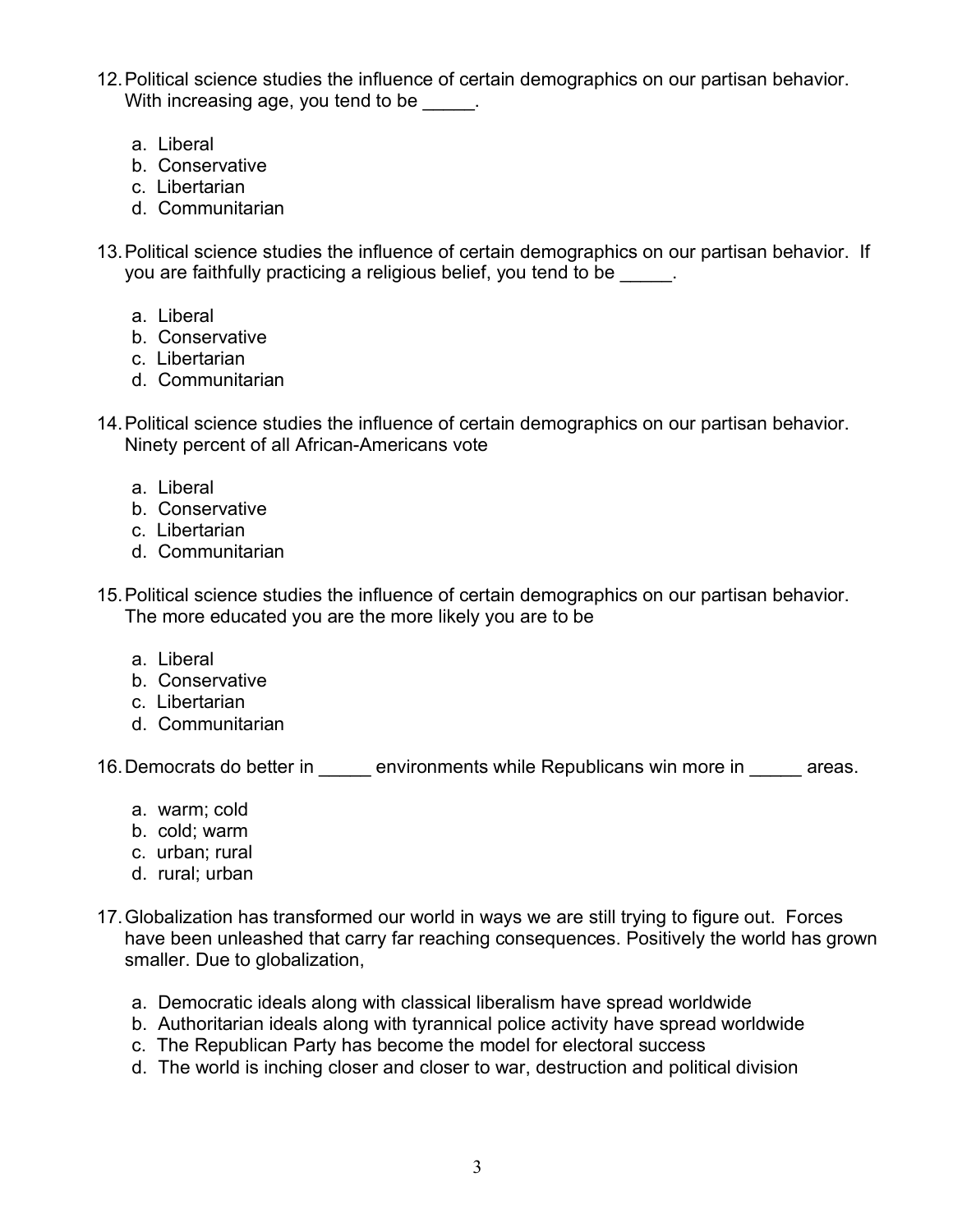- 18.The vitality of any democratic system is measured by its political efficacy. Political efficacy can be defined as one's feeling that his/her voice matters. A likely result of high levels of political efficacy would be
	- a. High incumbency rates
	- b. Large numbers of candidates
	- c. High levels of political participation
	- d. Courts that increase their use of judicial review
- 19.In a representative democracy it is essential to know what the people are thinking. In a political system where sovereignty resides in the people, elected officials must determine public opinion before enacting public policy. Public opinion is measured through scientific polling. Yet not all polls are accurate. An acceptable poll would contain all of the following EXCEPT
	- a. Random samples
	- b. Sufficient sample size
	- c. Margin of error +/- 4
	- d. Endorsement by both political parties
- 20.Tom was called to be a part of a poll. He was thrilled. Rather than simply being asked a question, Tom learned by the pollster that the person he was leaning toward may have a cloudy past. Tom now is not sure who he supports. What kind of "poll" did Tom participate in?
	- a. Political poll
	- b. Push poll
	- c. Exit poll
	- d. Straw poll
- 21.Use the following data set to answer the question that follows: Network Evening News Ratings
	- 1980 42.4 1985 37.5 1990 30.4 1995 26.4 2000 23.5 2005 18.9

What conclusion can be drawn from the data set above?

- a. Network evening news ratings have remained the same over time
- b. Network evening news ratings have dramatically dropped over time
- c. Network evening news ratings have fluctuated over time
- d. Network evening news ratings have suffered due to cable news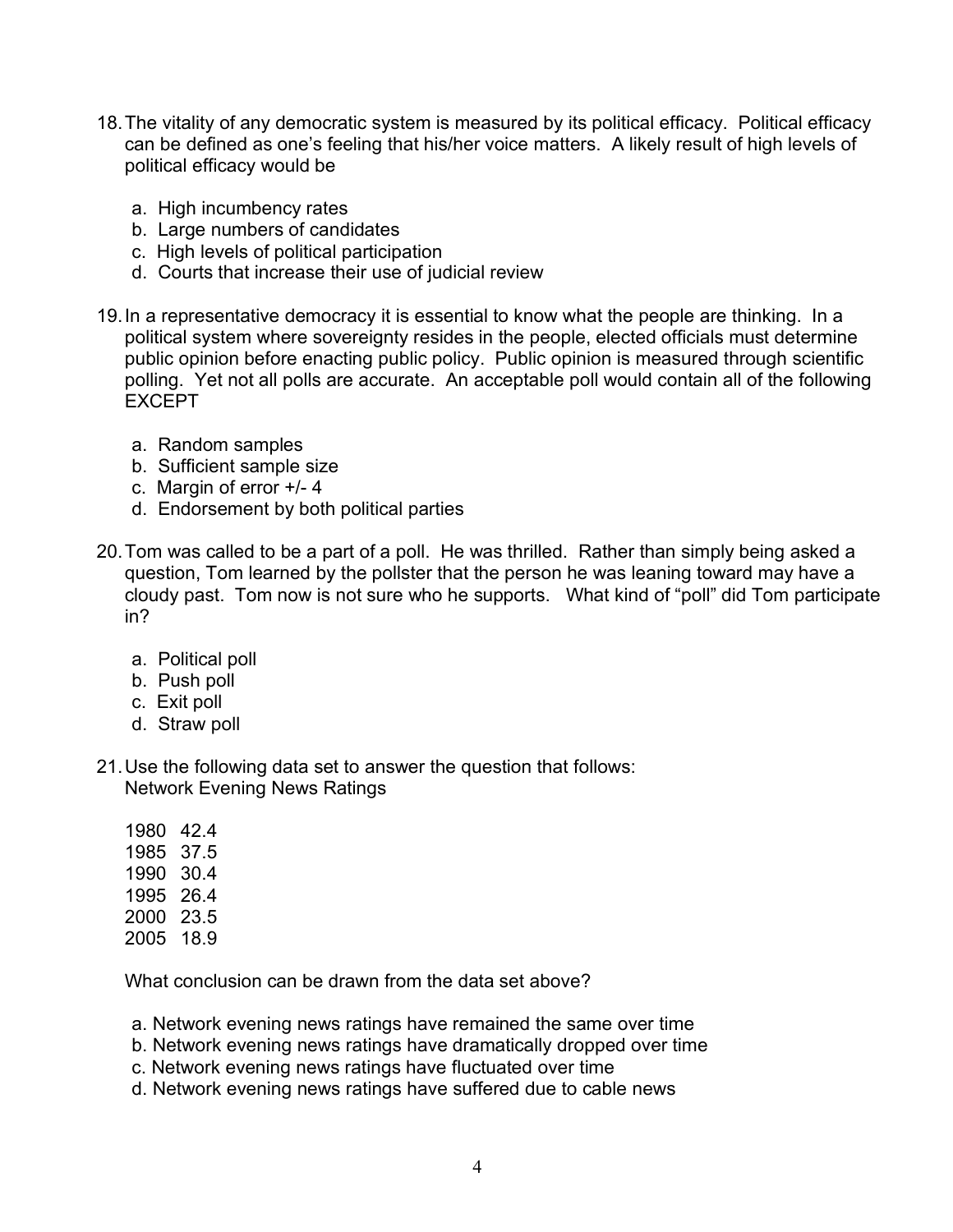- 22.We count on an objective media to inform us about politics. When the media reports on the political process like a horse-race it
	- a. Covers poll results rather than in depth issues
	- b. Covers in depth issues without providing context
	- c. Picks who we should vote for rather than informing us about all candidates
	- d. Only reports on scandals and cheating rings
- 23.Use the following data set to answer the question that follows: Network Evening News Ratings
	- 1980 42.4
	- 1985 37.5
	- 1990 30.4
	- 1995 26.4
	- 2000 23.5
	- 2005 18.9

What is the most likely explanation for the trend in this data?

- a. Network news is no longer reliable
- b. Network news is too expensive
- c. Network news faces more and more competition
- d. Network news cannot be streamed
- 24.Which of the following polls would be the least helpful?
	- a. A Pew Research poll
	- b. A Gallup poll
	- c. An *ABC-New York Times* poll
	- d. An open access Internet poll

25.The American political culture typically values egalitarianism. This means we value

- a. Democracy
- b. Equality
- c. Republicanism
- d. Liberty
- 26.Culturally we have much in common. It is our ideologies that separate us. Which of the following best exemplifies this ideological divide?
	- a. Tom has worked hard to earn a promotion
	- b. Tom votes for Democrats
	- c. Tom believes in the American Dream
	- d. Tom opposes racism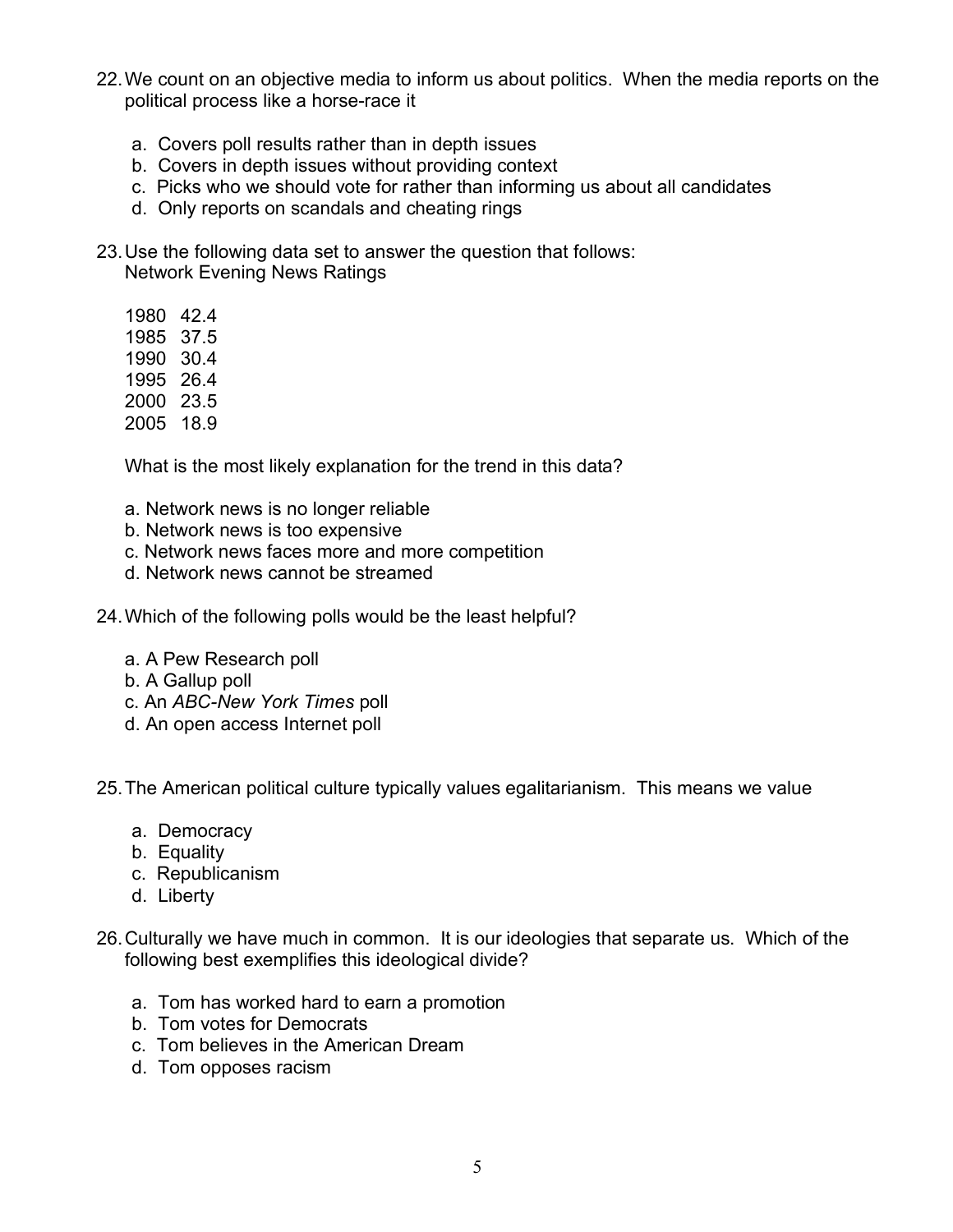- 27.Tom votes for candidates who advocate for greater fairness, equality and moral justice. He views society to be more like a caring family. What political party does Tom vote for?
	- a. Democrat
	- b. Republican
	- c. Libertarian
	- d. Socialist
- 28.Tom votes for candidates who hope to maintain traditions. Tom does not like change, he prefers the status quo to governmental experimentation. Government only makes things worse. What political party does Tom vote for?
	- a. Democrat
	- b. Republican
	- c. Libertarian
	- d. Socialist
- 29.Different ideologies, for example conservatism and liberalism, proliferate in American life because of
	- a. An authoritarian government that limits our common-sense solutions
	- b. Declining efficacy along with a rigid class system
	- c. Our fundamental commitment to limiting the number of legal factions
	- d. Our fundamental commitment to basic freedoms of expression
- 30.The difference between political culture and political ideology is best explained by saying
	- a. The prior is the "how" and the latter is the "why"
	- b. The prior is the "how" and the latter is the "what"
	- c. The prior is the "what" and the latter is the "why"
	- d. The prior is the "what" and the latter is the "how"
- 31.Political scientist Seymour Lipset wrote, "*The nation's ideology can be described in five words: liberty, egalitarianism, individualism, populism and laissez-faire. The revolutionary ideology which became the American Creed is liberalism in its eighteenth and nineteenth century meanings, as distinct from conservative Toryism, statist communitarianism, mercantilism and noblesse oblige dominant in monarchical, state-church-formed cultures.*"

According to Lipset, the American Creed holds to all of the following EXCEPT

- a. Government supported safety-net
- b. Equality
- c. Freedom to choose without government interference
- d. Economic decisions made by the marketplace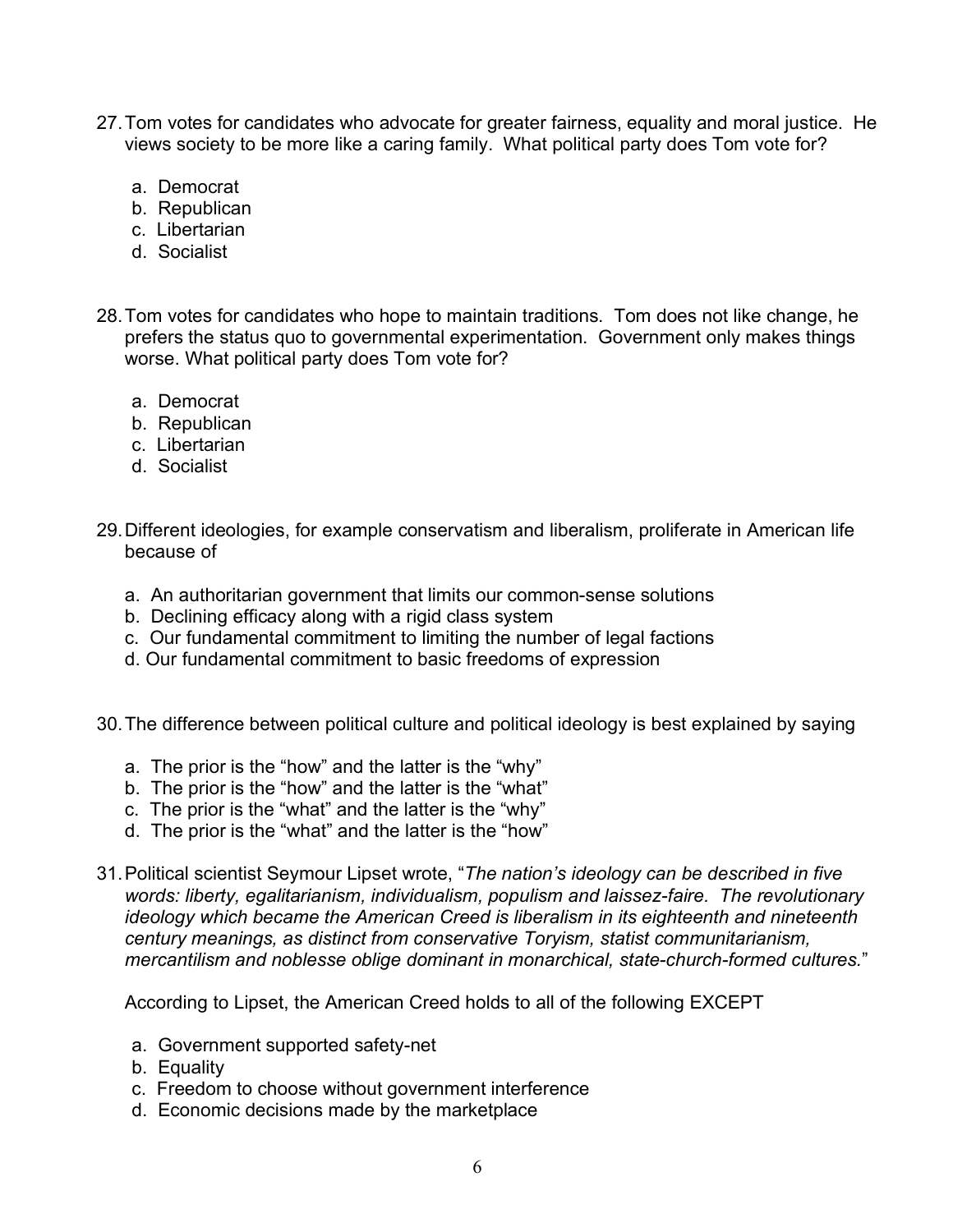32.Political scientist Seymour Lipset wrote, "*The nation's ideology can be described in five words: liberty, egalitarianism, individualism, populism and laissez-faire. The revolutionary ideology which became the American Creed is liberalism in its eighteenth and nineteenth century meanings, as distinct from conservative Toryism, statist communitarianism, mercantilism and noblesse oblige dominant in monarchical, state-church-formed cultures.*"

If still true, how does this American Creed impact public policy-making?

- a. Limits policy-makers
- b. Fixes power in the hands of elites
- c. Allows for great experimentation by elites
- d. Tends toward extremist positions, like Socialism

33.How has our tendency toward populism affected critical issues like immigration?

- a. Inclination toward nativism
- b. Broad public approval of open borders
- c. Placed all power in the hands of elites
- d. Made immigration less of a priority

34.How do our cultural imperatives affect the government's "war on terror"?

- a. Laws prevent the government from keeping us safe from terrorism
- b. Public policy advances without any impediments due to our fear of terror
- c. Exposes the tension between individual liberty and the demand for security
- d. Majorities typically doubt any attempt by our government to keep us secure
- 35.A political culture once rooted in individualism, has evolved with progressive shadows. What has this meant regarding the relationship between the individual and government?
	- a. Government serves as a referee
	- b. Government has taken on greater responsibility to cure societal ills
	- c. Individuals and governments are always at odds with each other
	- d. Government continues to serve only the top 1%
- 36.Our commitment to self-reliance still prevails. Which of the following policies best reflects our cultural commitment to be free from governmental dependence?
	- a. Crop Risk Options Plan Act
	- b. Dream Act
	- c. Preventing Abuse of Cough Treatments Act
	- d. Personal Responsibility and Work Opportunity Act of 1996
- 37.Which of these issues tend to receive the greatest attention of public policy makers?
	- a. Issues relating to crime
	- b. Economic issues
	- c. Immigration issues
	- d. Agricultural issues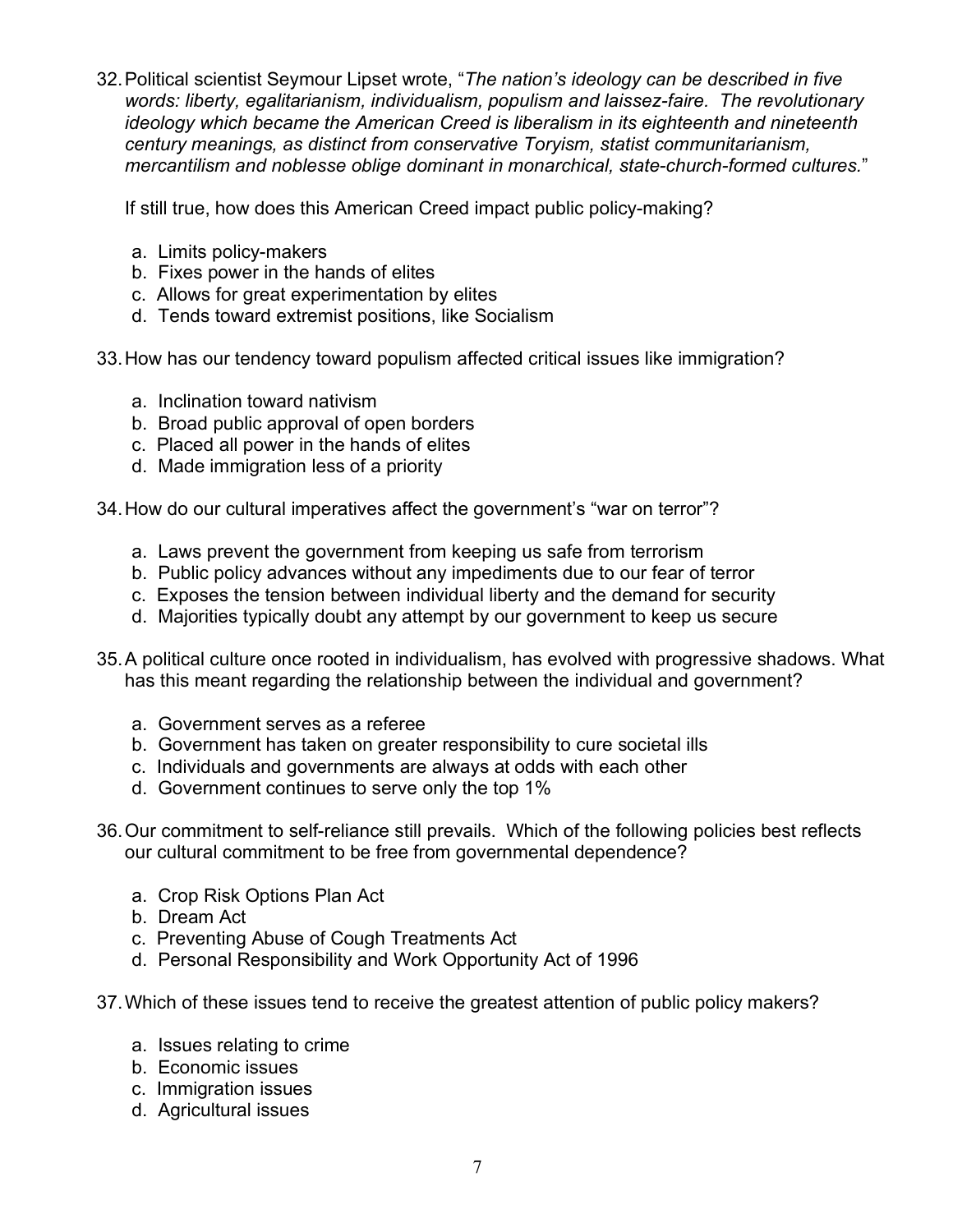38.Which political party is most active when supporting government regulation of the market?

- a. Democrat
- b. Republican
- c. Libertarian
- d. Reform Party

39.Which political party is most likely to favor economic experimentation?

- a. Democrat c. Libertarian
- b. Republican d. Reform Party
- 40.Which political party is most likely to oppose government bailouts? This party favors little or no regulation of the marketplace.
	- a. Democrat c. Libertarian
	- b. Republican d. Reform Party
- 41.Which political party is most likely to favor supply-side economics, usually calling for lower marginal tax rates?
	- a. Democrat
	- b. Republican
	- c. Libertarian
	- d. Reform Party
- 42.Public policy has economic consequences. American political beliefs not only affect who governs us but what we have in our pocketbooks as well. Whereas laissez-faire ideals are talked in theory, this political party demands such policies.
	- a. Democrat
	- b. Republican
	- c. Libertarian
	- d. Reform Party
- 43.Big government, ever reaching into our pocket books to cure societal ills has grown due to all of these issues EXCEPT
	- a. Economic crises
	- b. Wars
	- c. Acts of terror
	- d. Constitutional imperatives
- 44.Which political party is most likely to favor raising the minimum wage?
	- a. Democrat
	- b. Republican
	- c. Libertarian
	- d. Reform Party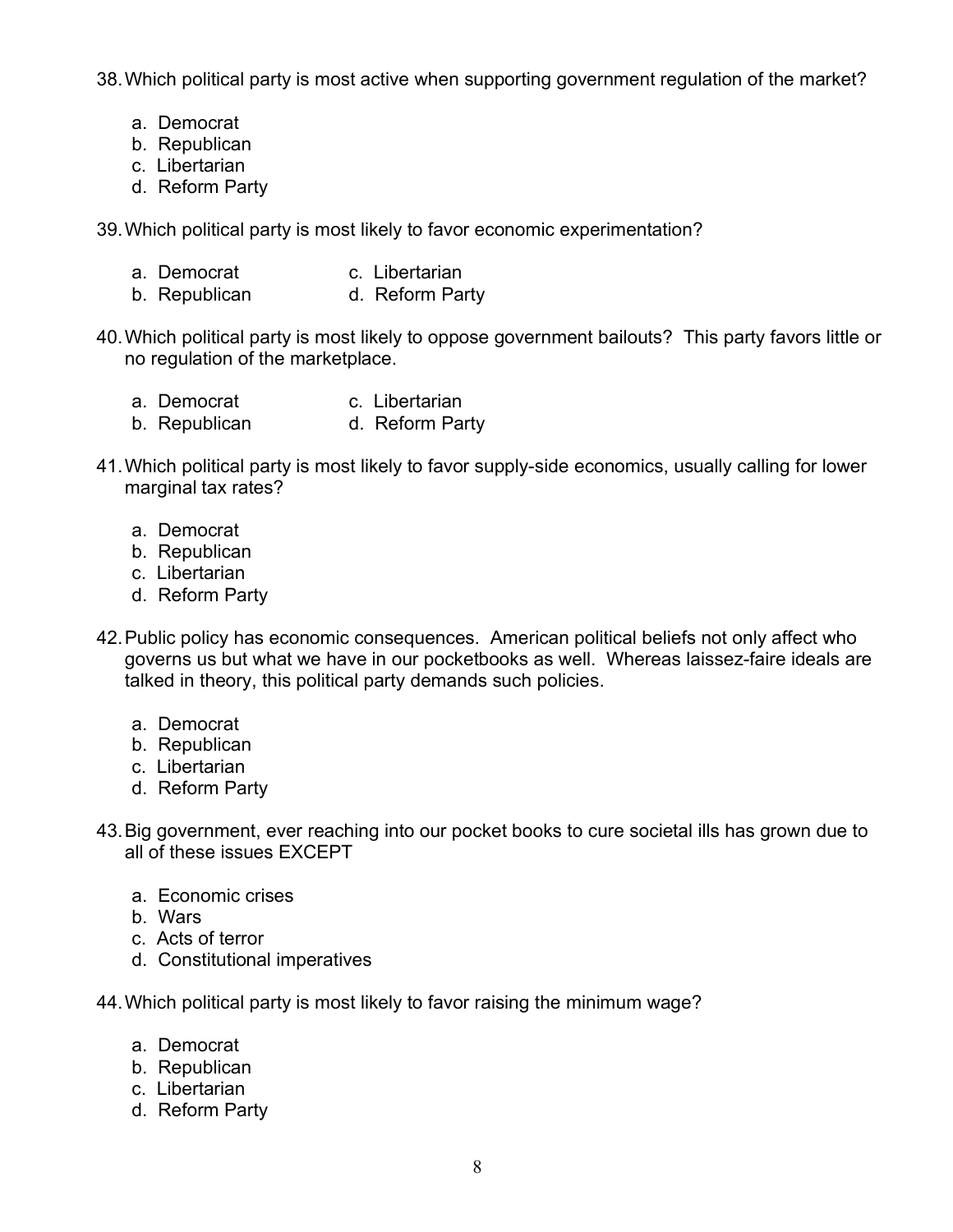45.Which political party has actively worked in Congress to cutting inheritance taxes?

- a. Democrat c. Libertarian
	-
- b. Republican d. Reform Party
- 46.The Federal Reserve was created to oversee
	- a. Monetary policy and interest rates
	- b. Fiscal policy
	- c. Tax policies
	- d. Gold supply and intra-governmental trade
- 47.Keynesian economic policies, made popular during the Great Depression, are characterized by
	- a. Government debt
	- b. Balanced budgets
	- c. Localized markets
	- d. High tariffs

48.Which political party is outspoken in their support for Keynesian economic polices?

- a. Democrat c. Libertarian
- b. Republican d. Reform Party
- 49."Frugal in nature, heuristics provide "all the information that is required" by way of a short cut. Heuristic devices allow relatively uninformed individuals to act both rationally and confidently. They are political cues that inform our political beliefs. Heuristics help us participate in the political process without having to exert too much effort. Heuristics come in a variety of forms." Which of the following would be an example of a political heuristic?
	- a. College degree in political science
	- b. Watching a documentary of presidential power
	- c. Political party position papers
	- d. Political party labels

50.Which political ideology advocates against abortion, drug use and promiscuity?

- a. Liberal
- b. Conservative
- c. Libertarian
- d. Communitarian
- 51.Which political ideology welcomes the elimination of private property along with the elimination of elite privileges?
	- a. Liberal
	- b. Conservative
	- c. Libertarian
	- d. Communitarian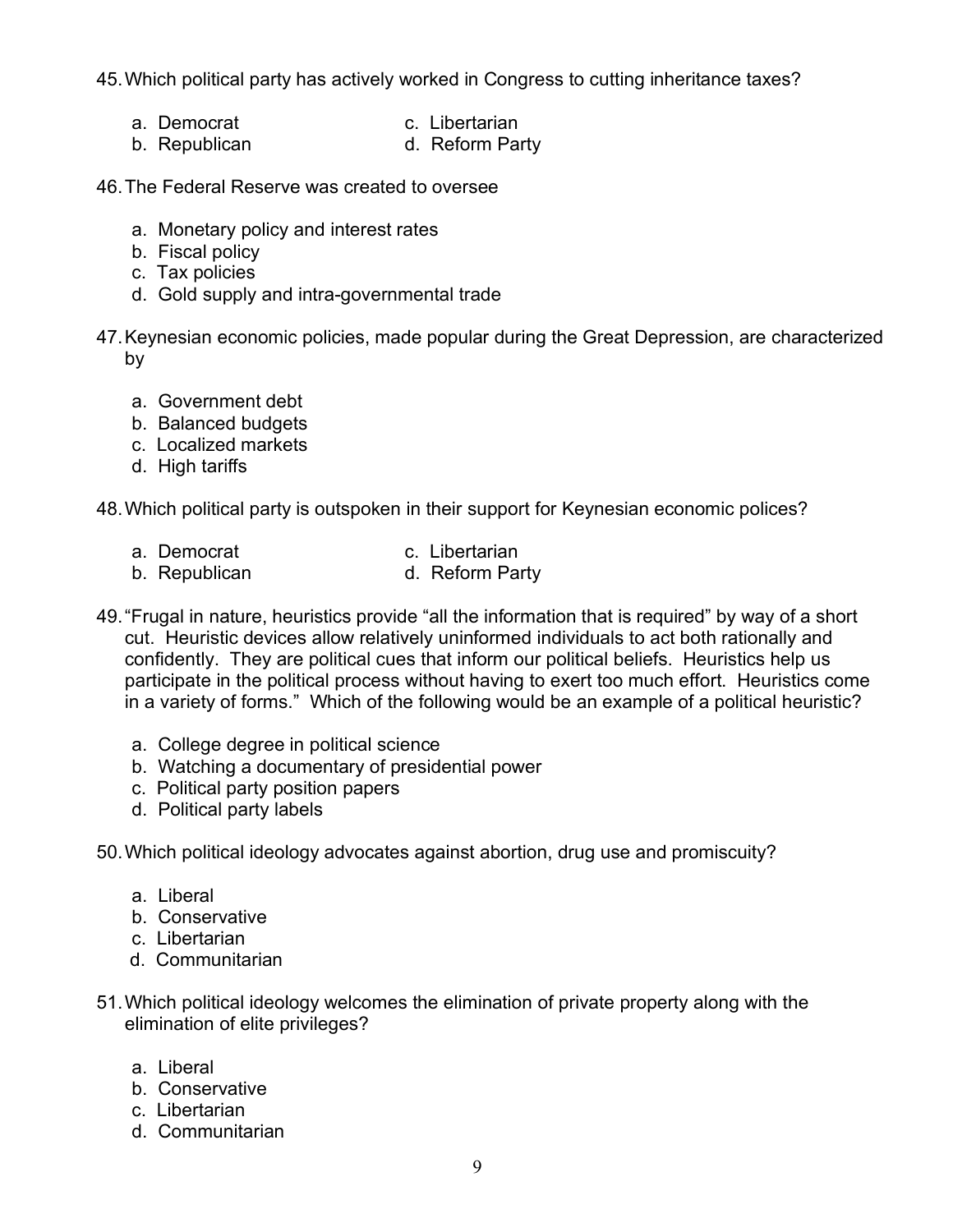- 52.Which political ideology advocates for a minimalist state? Everyday citizens are empowered to make the primary decisions in life for themselves.
	- a. Liberal
	- b. Conservative
	- c. Libertarian
	- d. Communitarian

53.Which political ideology opposes government intervention when it comes to private choices?

- a. Liberal
- b. Conservative
- c. Libertarian
- d. Communitarian
- 54.Which political party advocates for a women's right to choose an abortion and to approve of same sex marriage?
	- a. Democrat c. Libertarian
		-
	- b. Republican d. Reform
- 55.In the case *Planned Parenthood* v. *Casey* (1992) the U.S. Supreme Court upheld certain state policies that legislated certain abortion restrictions unless they imposed "an undue burden" on women? President Allen approved of this decision because he is a
	- a. Democrat
	- b. Republican
	- c. Libertarian
	- d. Communitarian
- 56.School choice and voucher programs have been upheld in court cases like *Zelman* v. *Simmons-Harris* (2002). Speaker Allen pushed legislation to support these precedents because he is a
	- a. Democrat
	- b. Republican
	- c. Libertarian
	- d. Communitarian
- 57.In the landmark U.S. Supreme Court case *Obergefell* v. *Hodges* (2015) a plurality of justices ruled in favor of the constitutionality of differing state recognitions concerning marriage. In particular, the court recognized the legitimacy of same-sex marriage. This came as little surprise since Chief Justice Allen is a
	- a. Democrat
	- b. Republican
	- c. Libertarian
	- d. Communitarian